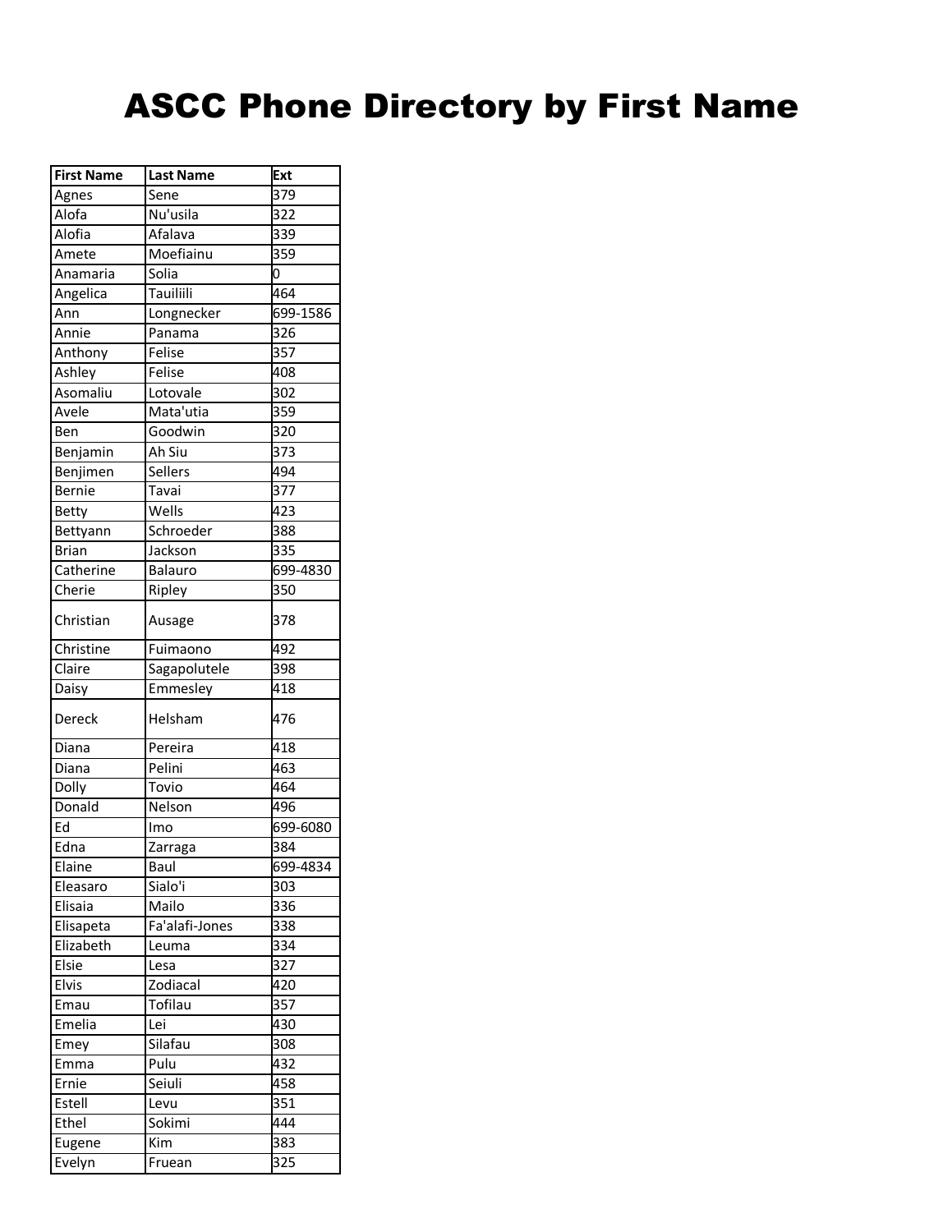| <b>First Name</b>   | <b>Last Name</b>  | Ext      |
|---------------------|-------------------|----------|
| Evile               | Feleti            | 447      |
| Fa'agutu            | Ah Colt           | 309      |
| Faailoa             | Afalava           | 440/419  |
| Faatoafe            | Faofua            | 319      |
| Fa'au               | Aydon             | 342      |
| Fagatogo            | <b>Tasesa</b>     | 316      |
| Faleni              | Petelo            | 499      |
| Faleosalafai        | Tipa              | 354      |
| Faofua              | Fa'atoafe         | 382      |
| Faye                | Panama-Popoalii   | 315      |
| Filemoni            | Lauilefue         | 394      |
|                     |                   |          |
| Florangel           | Calumpang         | 445      |
| Fred                | Suisala           | 353      |
| Fuatapu             | Alaimalo          | 498      |
| Gloria              | Mane-I'aulualo    | 348      |
| Grace               | Taumotoi          | 479      |
| Hamina              | Mahuka            | 495      |
| Hannacho            | Sione             | 347      |
| Herbert             | Thweat            | 699-4830 |
|                     | Taua'i            | 382      |
| loapo<br>Isaako     |                   | 349      |
| Jack                | Amosa<br>Palelei  |          |
|                     |                   | 497      |
| James               | Ah Sue            | 351      |
| James               | Kneubuhl          | 484      |
| Jamural             | Tofilau           | 461      |
| Jasper              | Tuiasosopo        | 392      |
| Jean                | Mareko            | 444      |
| Jeriecho            | Martinez          | 457      |
| Jessie              | Su'esu'e          | 391      |
| Jocelyn             | Siologa           | 451      |
| Josephine           | Afoa              | 374      |
| <b>Josie Willis</b> | Tuisamoa          | 425      |
| Judy<br>Sinaita'aga | Mose              | 361      |
| Juliette            | Fung Chen Pen     | 472      |
| June P.             | Tagomailelagi     | 699-4830 |
| Katrina             | Helsham           | 363      |
| Kelley              | Anderson Tagarino | 699-3353 |
| Kitiona             | Faumuina          | 313      |
| Kuki                | Tuiasosopo        | 329      |
| Laau                | Liufau            | 475      |
| Lam Yuen            | Lam Yuen Jr.      | 382      |
| Lance               | Glogowski         | 417      |
| Larry               | Purcell           | 491      |
| Lefe'emo            | Siaki             | 312      |
| Lele                | Ah Mu             | 699-1586 |
| Leonetta            | Samuelu           | 314      |
| Lesina              | Falaniko          | 699-7061 |
| Lesina              | Salavea           | 427      |
|                     |                   | 414      |
| Letupu              | Moananu           |          |
| Lilian              | Temese            | 404      |
| Lina                | Galeai-Scanlan    | 474      |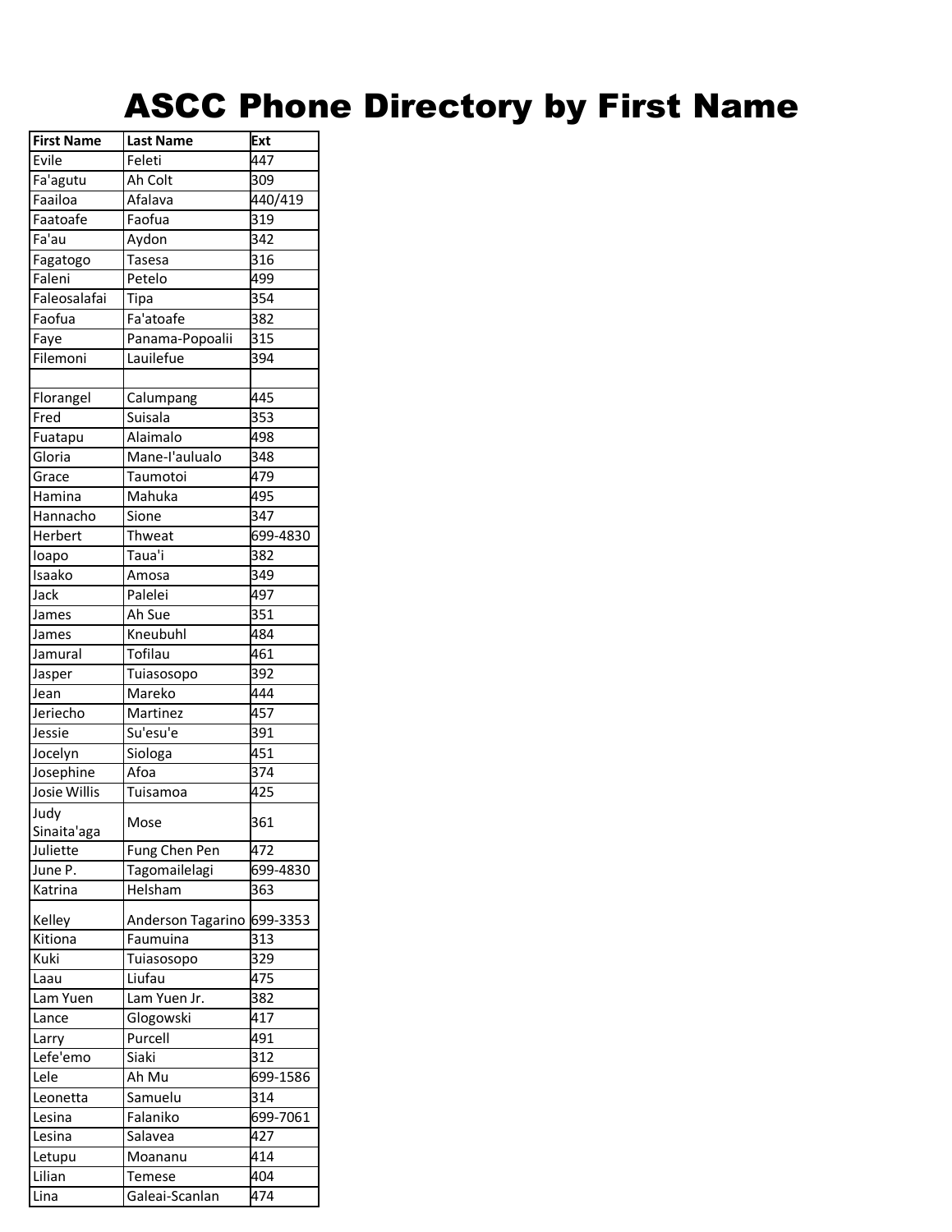| <b>First Name</b>             | <b>Last Name</b> | Ext      |
|-------------------------------|------------------|----------|
| Lipena                        | Samuelu          | 401      |
| Lise                          | Sauni-Ale        | 384      |
| Loretta                       | Pua'auli         | 329      |
| Lusia                         | Pereira          | 499      |
| Lydian                        | Tinitali         | 426      |
| $\overline{\mathsf{M}}$ alaea | Ale              | 441      |
| Malelega                      | Ah Kau           | 485      |
| Mapusaga                      | Luaao            | 305      |
| <b>Marcus</b>                 | <b>Breaux</b>    | 699-8820 |
| Margaret                      | Asifoa           | 455      |
| Marie                         | Alailima         | 504      |
| Marston                       | Porter           | 357      |
| Matagimalie                   | Isaia            | 375      |
| Mataua                        | Tausili          | 443      |
| Maxine                        | Tuiolemotu       | 341      |
| Melelina                      | Fiaui            | 306      |
| Michael                       | Lokeni           | 442      |
| Michael                       | Moana            | 699-8820 |
| Misi                          | Tauai            | 304      |
| Mona                          | Pati             | 437      |
| Mu                            | Togafau          | 466      |
| Nathadia                      | Moea'i           | 465      |
| Nazarene                      | Apa              | 441      |
| Okenaisa                      | Fauolo           | 346      |
| Patrick                       | Mafo'e           | 337      |
| Pauline                       | Toluao           | 421      |
| Pepe                          | Lafaele          | 338      |
| Peteru                        | Lam Yuen         | 411      |
| Pisia                         | Atonio           | 442      |
| Poe                           | Mageo            | 329      |
| Randel                        | <b>DeWees</b>    | 358      |
| Regina                        | Meredith         | 362      |
| Rennelle                      | Toeaina-Loa      | 400      |
| Reupena                       | Lesa             | 473      |
| Roberta                       | Simi             | 462      |
| Robinson                      | Choo             | 418      |
| Rosevonne                     | Pato             | 370      |
| Rosie                         | Ah Chee          | 332      |
| Samoa                         | Samoa            | 699-6080 |
| Sereima                       | Asifoa           | 397      |
| Shanell                       | <b>Tauiliili</b> | 395      |
| Sheldon                       | Seigafo          | 403      |
| Shirley                       | Delarosa         | 489/490  |
| Siamaua                       | Ropeti           | 446      |
|                               |                  |          |
| Sifagatogo                    | Tuitasi          | 317      |
| Silaulelei                    | Saofaigaalii     | 429      |
| Sina                          | Hudson           | 376      |
| Sione                         | Ah Sam           | 487      |
| Sivale                        | Taua'i           | 333      |
| Sonny                         | Leomiti          | 482      |
| Sujaniah                      | Reed             | 330      |
| Sylvia                        | Tauili'ili       | 699-1586 |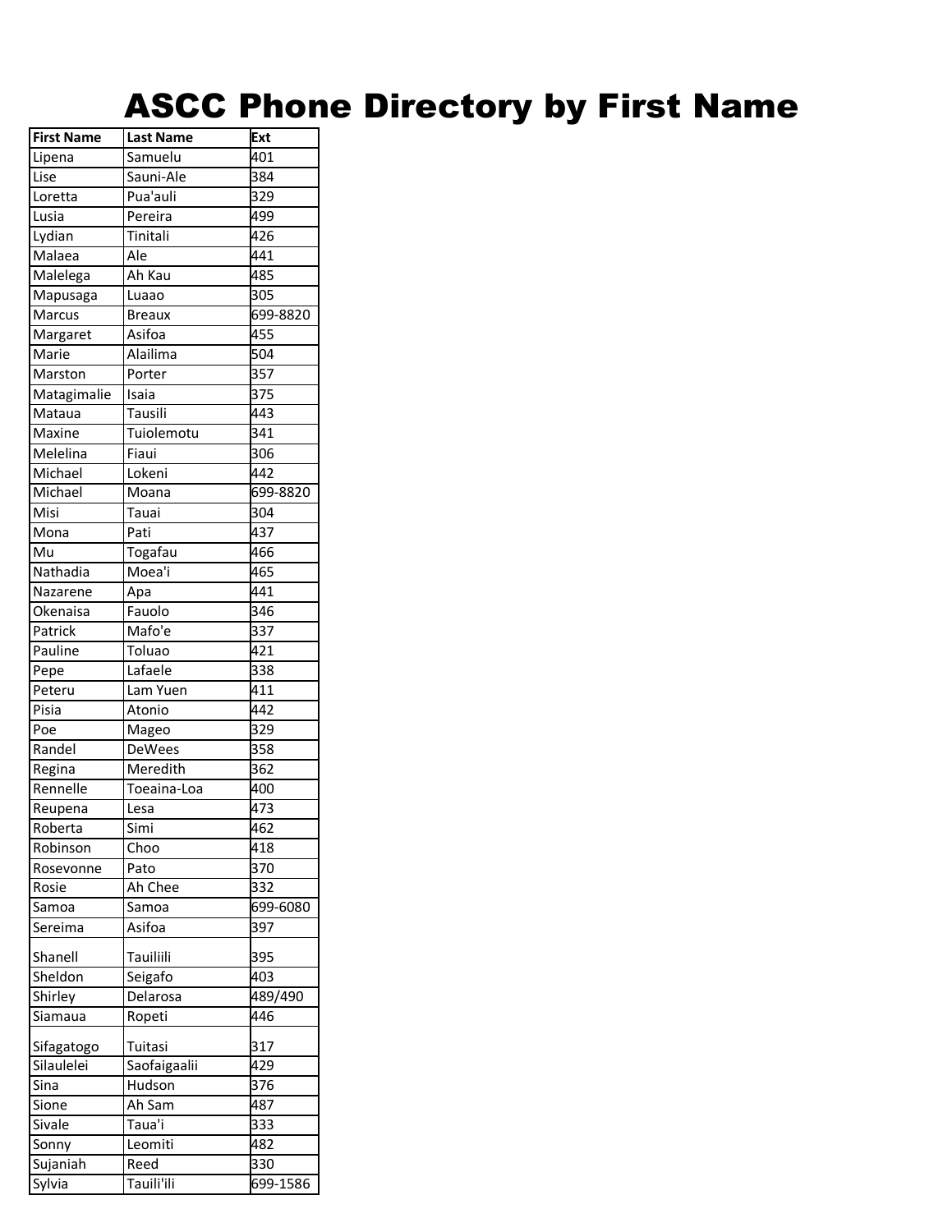| <b>First Name</b> | <b>Last Name</b>  | Ext      |
|-------------------|-------------------|----------|
| Tafaimamao        | Tupuola           | 699-7062 |
| Tala              | P <sub>u</sub> 'a | 699-4830 |
| Tala              | Ropeti-Leo        | 477      |
| Talaimanu         | Tue               | 310      |
| Tamari            | Mulitalo-Cheung   | 478      |
| Tanya             | Lesa-Atonio       | 483      |
| <b>Tarrell</b>    | Talamoa           | 416      |
| <b>Tasia</b>      | Talamoni          | 323      |
| Taua'i            | loapo             | 382      |
| Tauvela           | Fale              | 331      |
| Tero              | Talamoa           | 416      |
| <b>Thomas</b>     | Laban             | 324      |
| <b>Tiare</b>      | Tupua             | 406      |
| Timothy           | Johnson           | 422      |
| Tugaga            | Fenumia'i         | 733-0476 |
| Tunufai           | Leiato            | 355      |
| Tuputausi         | Fatuesi           | 318      |
| Utumoe            | Alefosio          | 367      |
| Valentine         | Talamoni          | 452      |
| Vanessa           | Velega            | 333      |
| Vesi              | Matu'u            | 321      |
| Victor            | Ualesi            | 381      |
| Vincent           | Tofilau           | 390      |
| Violina           | Hudson            | 370      |
| Virginia          | Mailo-Filiga      | 488      |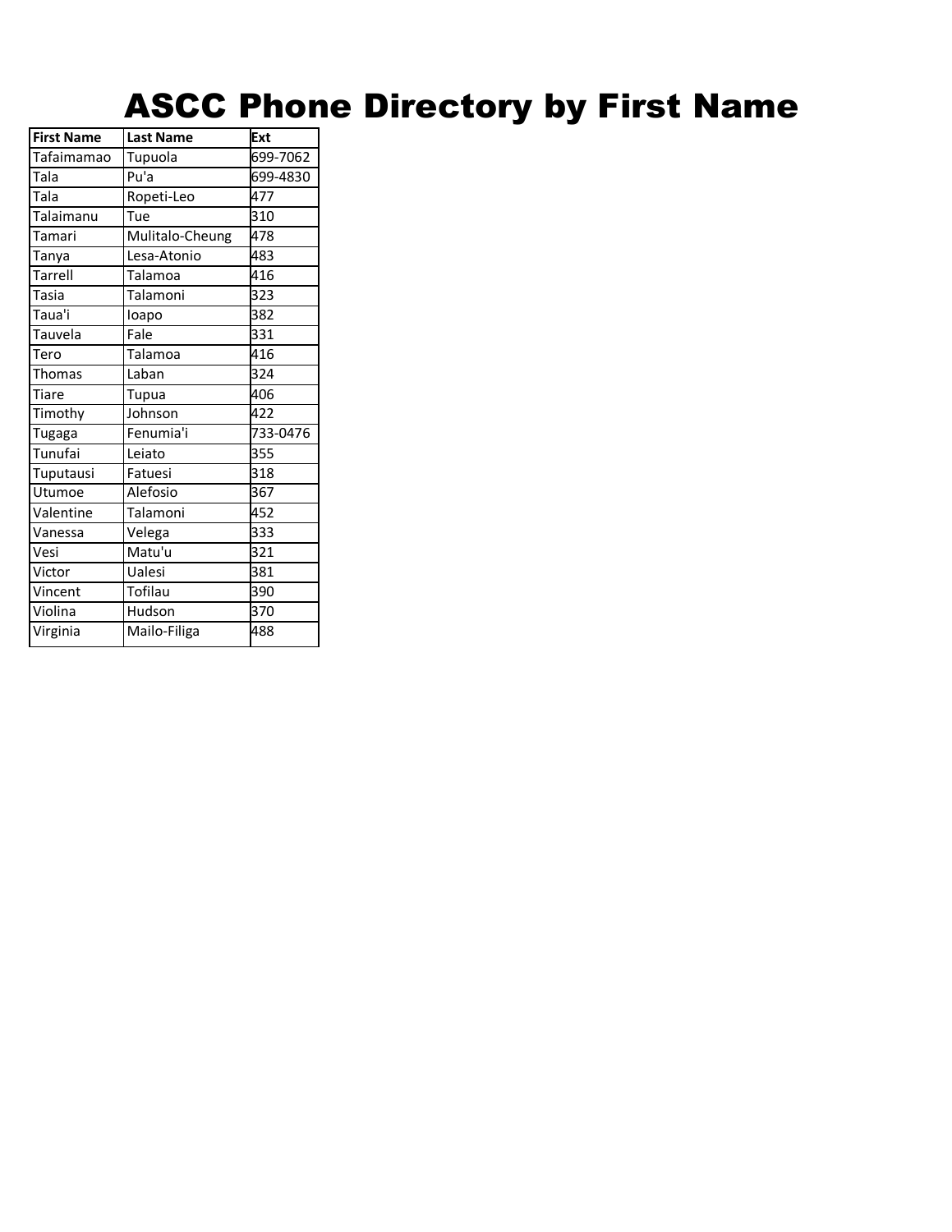| <b>First Name</b> | Last Name         | lExt         |
|-------------------|-------------------|--------------|
| Alofia            | Afalava           | 339          |
| Faailoa           | Afalava           | 440/419      |
| Josephine         | Afoa              | 374          |
| Rosie             | Ah Chee           | 332          |
| Fa'agutu          | Ah Colt           | 309          |
| Malelega          | Ah Kau            | 485          |
| Lele              | Ah Mu             | $699 - 1586$ |
| Sione             | Ah Sam            | 487          |
| Benjamin          | Ah Siu            | 373          |
| James             | Ah Sue            | 351          |
| Marie             | Alailima          | 504          |
| Fuatapu           | Alaimalo          | 498          |
| Malaea            | Ale               | 441          |
| Utumoe            | Alefosio          | 367          |
| Isaako            | Amosa             | 349          |
| Kelley            | Anderson Tagarino | 699-3353     |
| Nazarene          | Apa               | 441          |
| Margaret          | Asifoa            | 455          |
| Sereima           | Asifoa            | 397          |
| Pisia             | Atonio            | 442          |
| Christian         | Ausage            | 378          |
| Fa'au             | Aydon             | 342          |
| Catherine         | <b>Balauro</b>    | 699-4830     |
| Elaine            | Baul              | 699-4834     |
| Marcus            | <b>Breaux</b>     | 699-8820     |
| Florangel         | Calumpang         | 445          |
| Robinson          | Choo              | 418          |
| Shirley           | Delarosa          | 489/490      |
| Randel            | <b>DeWees</b>     | 358          |
| Daisy             | Emmesley          | 418          |
| Elisapeta         | Fa'alafi-Jones    | 338          |
| Faofua            | Fa'atoafe         | 382          |
| Lesina            | Falaniko          | 699-7061     |
| Tauvela           | Fale              | 331          |
| Faatoafe          | Faofua            | 319          |
| Tuputausi         | Fatuesi           | 318          |
| Kitiona           | Faumuina          | 313          |
| Okenaisa          | Fauolo            | 346          |
| Evile             | Feleti            | 447          |
| Anthony           | Felise            | 357          |
| Ashley            | Felise            | 408          |
| Tugaga            | Fenumia'i         | 733-0476     |
| Melelina          | Fiaui             | 306          |
| Evelyn            | Fruean            | 325          |
| Christine         | Fuimaono          | 492          |
| Juliette          | Fung Chen Pen     | 472          |
| Lina              | Galeai-Scanlan    | 474          |
|                   |                   |              |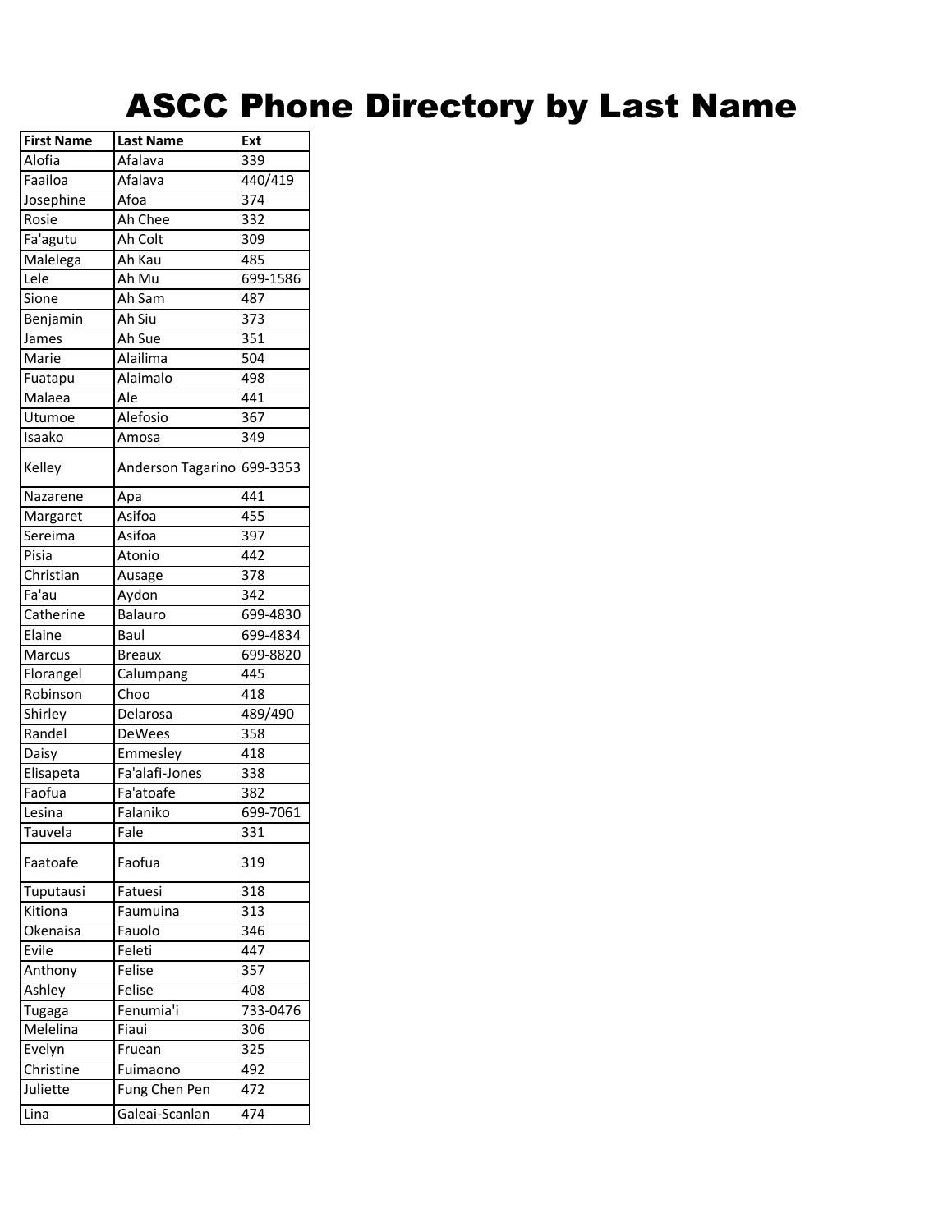| <b>First Name</b> | Last Name       | lExt     |
|-------------------|-----------------|----------|
| Lance             | Glogowski       | 417      |
| Ben               | Goodwin         | 320      |
| Dereck            | Helsham         | 476      |
| Katrina           | Helsham         | 363      |
| Sina              | Hudson          | 376      |
| Violina           | Hudson          | 370      |
| Ed                | Imo             | 699-6080 |
| Taua'i            | loapo           | 382      |
| Matagimalie       | Isaia           | 375      |
| <b>Brian</b>      | Jackson         | 335      |
| Timothy           | Johnson         | 422      |
| Eugene            | Kim             | 383      |
| James             | Kneubuhl        | 484      |
| Thomas            | Laban           | 324      |
| Pepe              | Lafaele         | 338      |
| Peteru            | Lam Yuen        | 411      |
| Lam Yuen          | Lam Yuen Jr.    | 382      |
| Filemoni          | Lauilefue       | 394      |
| Emelia            | Lei             | 430      |
| Tunufai           | Leiato          | 355      |
| Sonny             | Leomiti         | 482      |
| Elsie             | Lesa            | 327      |
| Reupena           | Lesa            | 473      |
| Tanya             | Lesa-Atonio     | 483      |
| Elizabeth         | Leuma           | 334      |
| Estell            | Levu            | 351      |
| Laau              | Liufau          | 475      |
|                   |                 |          |
| Michael           | Lokeni          | 442      |
| Ann               | Longnecker      | 699-1586 |
| Asomaliu          | Lotovale        | 302      |
| Mapusaga          | Luaao           | 305      |
| Patrick           | Mafo'e          | 337      |
| Poe               | Mageo           | 329      |
| Hamina            | Mahuka          | 495      |
| Elisaia           | Mailo           | 336      |
| Virginia          | Mailo-Filiga    | 488      |
| Gloria            | Mane-I'aulualo  | 348      |
| Jean              | Mareko          | 444      |
| Jeriecho          | Martinez        | 457      |
| Avele             | Mata'utia       | 359      |
| Vesi              | Matu'u          | 321      |
| Regina            | Meredith        | 362      |
| Michael           | Moana           | 699-8820 |
| Letupu            | Moananu         | 414      |
| Nathadia          | Moea'i          | 465      |
| Amete             | Moefiainu       | 359      |
| Judy              |                 |          |
| Sinaita'aga       | Mose            | 361      |
| Tamari            | Mulitalo-Cheung | 478      |
| Donald            | Nelson          | 496      |
| Alofa             | Nu'usila        | 322      |
| Jack              | Palelei         | 497      |
| Annie             | Panama          | 326      |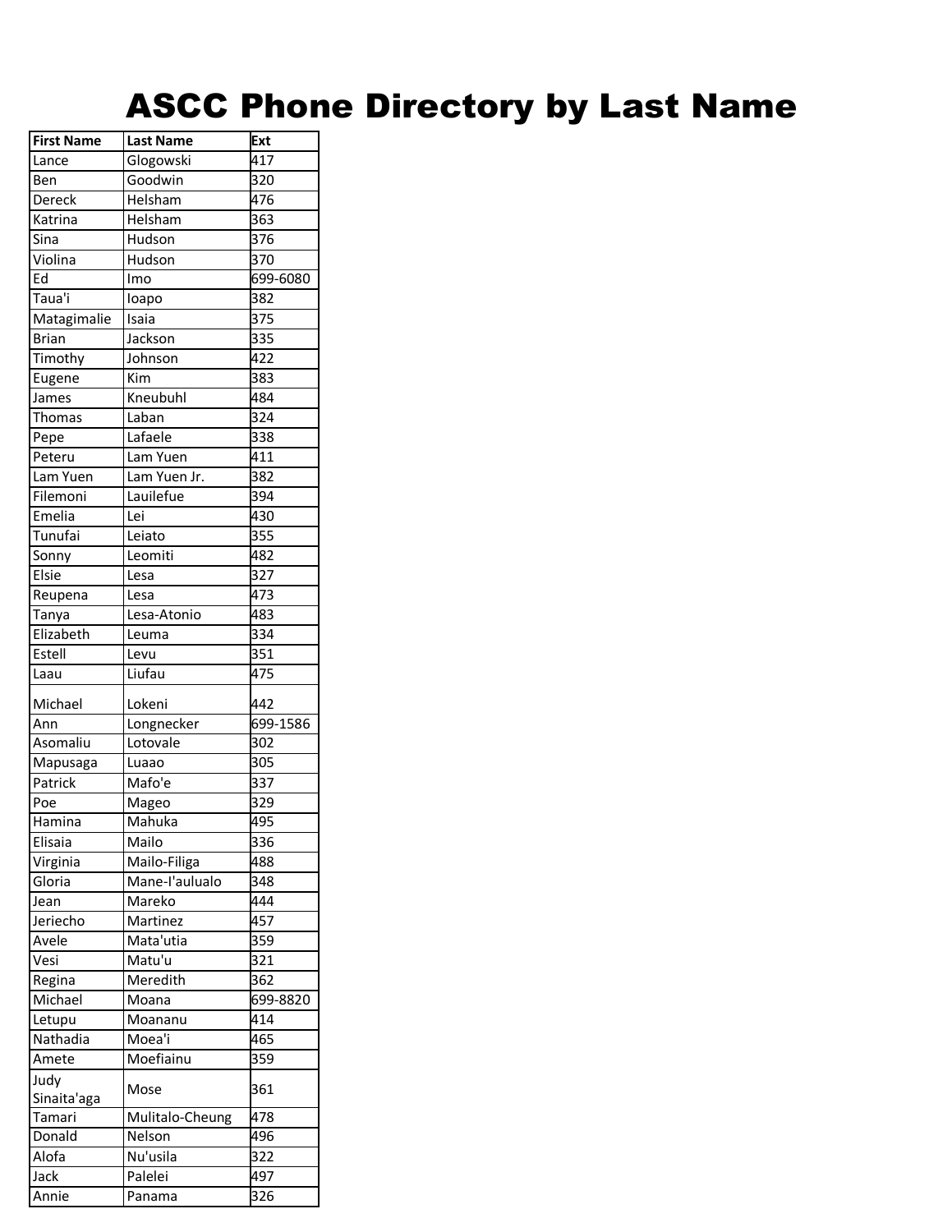| <b>First Name</b> | <b>Last Name</b>  | Ext      |
|-------------------|-------------------|----------|
| Faye              | Panama-Popoalii   | 315      |
| Mona              | Pati              | 437      |
| Rosevonne         | Pato              | 370      |
| Diana             | Pelini            | 463      |
| Diana             | Pereira           | 418      |
| Lusia             | Pereira           | 499      |
| Faleni            | Petelo            | 499      |
| Marston           | Porter            | 357      |
| Tala              | Pu'a              | 699-4830 |
| Loretta           | Pua'auli          | 329      |
| Emma              | Pulu              | 432      |
| Larry             | Purcell           | 491      |
| Sujaniah          | Reed              | 330      |
| Cherie            | Ripley            | 350      |
| Siamaua           | Ropeti            | 446      |
| Tala              | Ropeti-Leo        | 477      |
| Claire            | Sagapolutele      | 398      |
| Lesina            | Salavea           | 427      |
| Samoa             | Samoa             | 699-6080 |
| Leonetta          | Samuelu           | 314      |
| Lipena            | Samuelu           | 401      |
| Silaulelei        | Saofaigaalii      | 429      |
| Lise              | Sauni-Ale         | 384      |
| Bettyann          | Schroeder         | 388      |
| Sheldon           |                   | 403      |
| Ernie             | Seigafo<br>Seiuli | 458      |
|                   | Sellers           | 494      |
| Benjimen          |                   |          |
| Agnes<br>Lefe'emo | Sene              | 379      |
|                   | Siaki<br>Sialo'i  | 312      |
| Eleasaro          |                   | 303      |
| Emey              | Silafau           | 308      |
| Roberta           | Simi              | 462      |
| Jocelyn           | Siologa           | 451      |
| Hannacho          | Sione             | 347      |
| Ethel             | Sokimi            | 444      |
| Anamaria          | Solia             | 0        |
| Jessie            | Su'esu'e          | 391      |
| Fred              | Suisala           | 353      |
| June P.           | Tagomailelagi     | 699-4830 |
| <b>Tarrell</b>    | Talamoa           | 416      |
| Tero              | Talamoa           | 416      |
| Tasia             | Talamoni          | 323      |
| Valentine         | Talamoni          | 452      |
| Fagatogo          | <b>Tasesa</b>     | 316      |
| Misi              | Tauai             | 304      |
| loapo             | Taua'i            | 382      |
| Sivale            | Taua'i            | 333      |
| Angelica          | Tauiliili         | 464      |
| Shanell           | Tauiliili         | 395      |
| Sylvia            | Tauili'ili        | 699-1586 |
| Grace             | Taumotoi          | 479      |
| Mataua            | Tausili           | 443      |
| Bernie            | Tavai             | 377      |
|                   |                   |          |